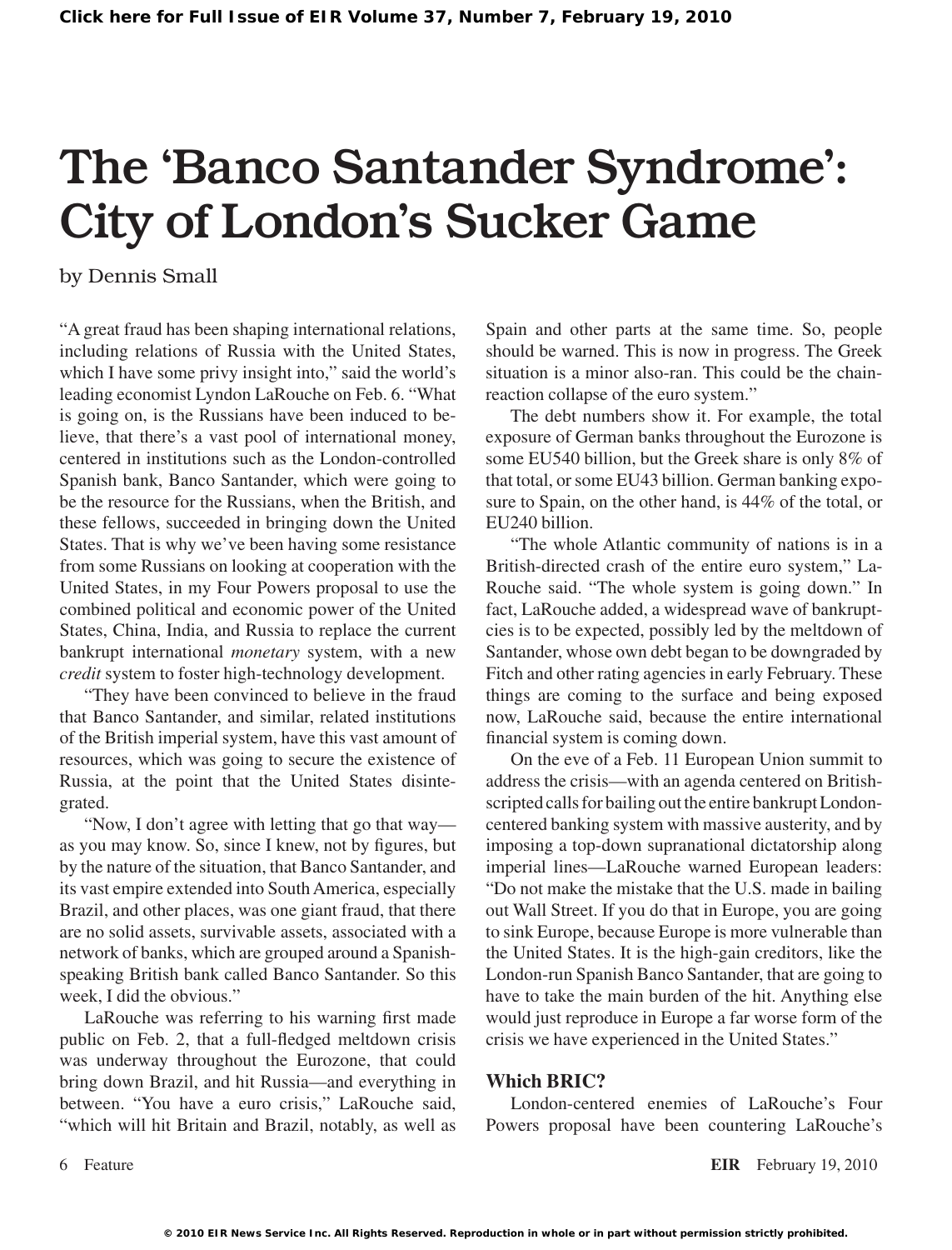

*The London-run Banco Santander in Spain is at the center of the Euroland financial crisis today. But, as LaRouche notes, "It may be about to blow," despite British schemes to bail it out.*

policy by puffing the so-called BRIC alliance of Brazil, Russia, India, and China.

"People think the 'B' in 'BRIC' is Brazil," La-Rouche said. "I'm informing them, it is not. The 'B' in 'BRIC'stands for British. Santander is part of the British Empire, and it is the instrument of a precarious, British financial bubble. It may be about to blow, and the current British manipulations may be involved in trying to bail it out. That's why I took the step I did."

In fact, Banco Santander has its very own BRIC project, which is run through the Marcelino Botín Foundation, the personal foundation of the Botín family, which has run Banco Santander since its inception in 1857. From 2006 to 2009, the foundation, headed by Santander CEO Emilio Botín, held a forum at Botín Foundation headquarters in Madrid, centered each year on a different member of the BRIC countries, pulling in leading figures from the governments and policymaking circles for private discussions with members of the foundation and Spanish figures, on what each country's strategic orientation should be. The first seminar, in 2006, was dedicated to China in the 21st Century; in 2007, India was the topic; 2008 was the year to discuss "the political, economic and strategic adjustments to be made by Russia today"; and, in 2009, the cycle concluded with a forum on Brazil's role as an "emerging nation" on the global scene.

"The notable point to be emphasized," LaRouche commented, "is that the three-power bloc of the reallife Russia, China, and India, is not to be confused with the BRIC, as physical economies. It is the fat monetarist parasite sitting on top of them presently, which is the problem.

"My problem is to rescue Russia, China, India, and even Brazil itself (which has useful physical-economic relations with the bloc of Russia, China, and India), from this British swindle."

#### **Santander and the Stench of Empire**

By the end of the week that began with LaRouche's warning about the impending Santander blowout, that bank's stocks had tumbled by over 10%, with similar plunges of other Spanish bank stocks, and the European and Brazilian stock markets, in general. Particularly ironic, is that the Santander collapse began the same day (Feb. 4) that the bank announced its much-ballyhooed 2009 results, with reported international profits of EU8.943 billion (about \$12.43 billion), up 1% from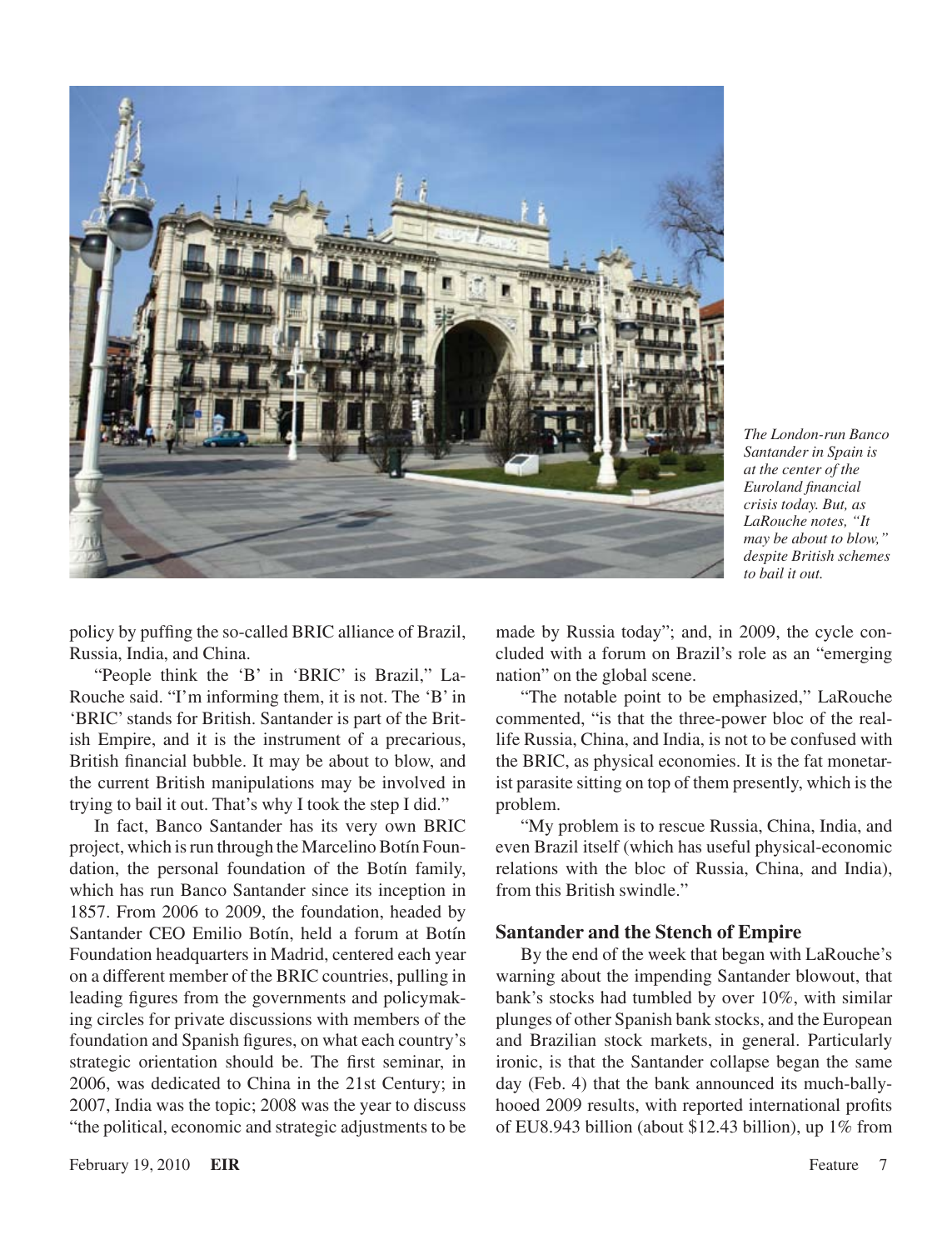2008. The two main sources of its profits were Brazil (20% of the total) and the United Kingdom (16% of the total). In both cases, those profits are about as stable as quicksand—as we shall demonstrate below.

So, just what is Banco Santander? Santander's meteoric growth over recent years has made it the number one bank in the Eurozone recently surpassing London's Hongkong and Shanghai Banking Corporation (HSBC)—and the ninth-largest in the world, based on market capitalization. It is also the single largest banking group in Ibero-America, with some 10% of the area's total banking assets—domi-



*Banco Santander was founded in 1857, by Emilio Botín López, and run today by the original Botín's greatgrandson, Emilio Botín-Sanz de Sautuola y García de los Ríos—often listed as Spain's richest man. The illustration, from Goya's* Caprichos*, No. 39 (1796-97), is titled, "And so was his grandfather."*

nating a region whose primary economic activity is drug trafficking. In 2007, Santander finally achieved a major position in the coveted Brazilian banking system as well, where it now controls about 11% of the system's bank assets.

Santander is nominally an old-line Spanish bank, founded in 1857 by Emilio Botín López, and run today by the original Botín's great-grandson, Emilio Botín-Sanz de Sautuola y García de los Ríos—often listed as Spain's richest man. But Banco Santander today is run, top-down, by the City of London, through the British monarchy's Royal Bank of Scotland (RBS) and related institutions, and by old Venetian financial interests associated with the notorious insurance firm, Assicurazioni Generali, which helped put Benito Mussolini in power in Italy. Santander, in a word, is an instrument of ancient, imperial, feudalist financial interests.

Santander has had a "strategic alliance" with the RBS since 1988, one year after Emilio Botín took control of the bank. As *EIR* documented, in a July 2, 2004



feature, "Empire Strikes Back: Spanish Banks Recolonize Ibero-America," excerpts of which we publish below, Botín and his Santander were considered so trustworthy by the British monarchy, that, in May 2003, RBS sold all of the Ibero-American branches of its international private banking division, Coutts & Co.—the Queen's personal banker—to Santander.

Santander and RBS are both part of a broader international banking network called the Inter-Alpha group, with tentacles extending across Western and Eastern Europe, and beyond (see below).

Botín is tight with the British monarchy and related financial aristocrats, beyond the RBS axis. For example, Botín has a multi-faceted relationship—business, social, and more—with Maj. Gen. Gerald Grosvenor, the 6th Duke of Westminster, Britain's richest man by some accounts, and the United Kingdom'stop owner of real estate. The duke is a cousin of Queen Elizabeth II, and "is one of Prince Charles's best friends. Grosvenor also is Prince William's godfather," according to an ar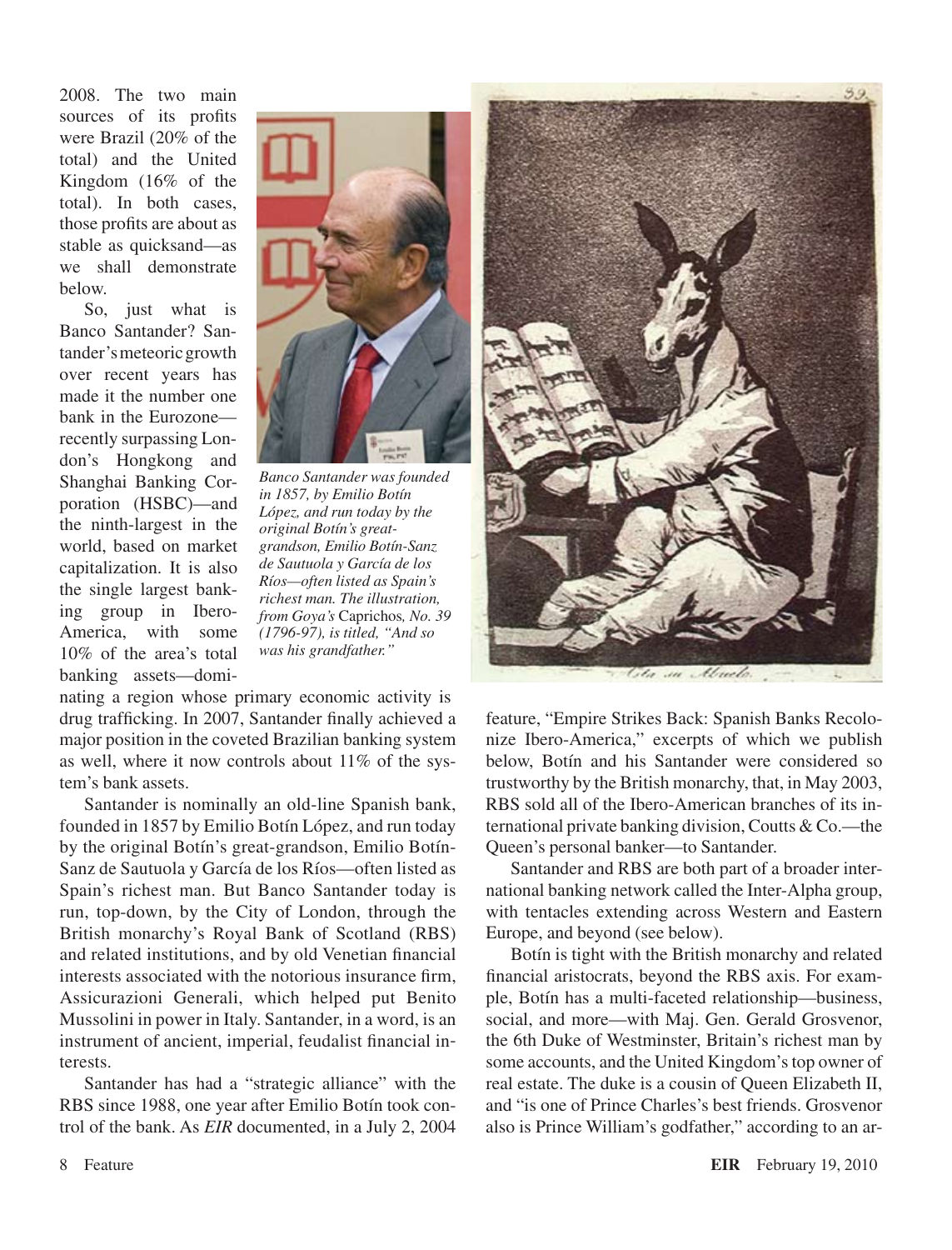ticle published in the March 12, 2008 issue of the New York *Daily News*, which also reported that Grosvenor "was a customer of the same high-end prostitution service patronized by [New York] Gov. [Eliot] Spitzer . . . [and] hired four hookers over a six-week stretch in late 2006."

But pornography is the least of it. The stench of imperial decadence is all-pervasive in this world of the British royals and their foreign lickspittles.

For example, both billionaires—Botín and Grosvenor—hold enormous feudal estates near the city of Ciudad Real in the Castilla-La Mancha region of Spain, about 100 miles south of Madrid, which are exclusive hunting reserves. The Duke of Westminster's "La Garganta" estate is about 15,000 hectares (57 square miles) in size, and has, on occasion, hosted super-private parties for the British Princes William and Harry. Botín's nearby estate, El Castaño, is some 30 miles from the duke's, and a tad smaller, at a mere 11,000 hectares (42 square miles). In total, there are some 7 *million* hectares (25,000 square miles) of private hunting land belonging to estates in Castilla-La Mancha, according to ElDigitalCastillaLaMancha.es of May 13, 2009—over 80% of the land area of the entire Castilla-La Mancha region, the third-largest in Spain.

This world "is not within reach of all; power, money and land go hand in hand. It is the businessmen, the bankers and the aristocrats who control cynegetic 'high society,' a class which has majority residence in Castilla-La Mancha," the Spanish electronic publication explained. "You can attend these hunting events by invitation. The proprietor organizes the hunt, which becomes a social event where meetings occur among the partners in wanderings and business, and the fact of hunting becomes secondary." Among the regular visitors to these hunt country estates is Spain's King Juan Carlos.

Botín's estate reportedly received a different kind of visitor on April 25, 2008, according to accounts in the Spanish daily *El País* and Bloomberg news wires. A light plane crashed while attempting to land at the private airport on Botín's estate that day, killing both men on board. The plane was reportedly carrying 200 kg of hashish from Morocco (or 200 kg of cocaine, according to other accounts), and the person waiting for the plane in a truck at the landing strip was arrested and was subsequently spirited out of the country. Spokesmen for both the Santander Group and the Marcelino Botín Foundation—both headed by Emilio

Botín—denied that any member of the Botín family was involved.

This was not the first time that Botín's name had come up in connection with the drug trade. On Sept. 5, 2004, veteran British journalist Hugh O'Shaughnessy reported that the U.S. Senate's Permanent Subcommittee on Investigations had "issued a fierce warning to the banks" Santander and HSBC, for lax money-laundering procedures and receiving suspicious wire transfers in excess of \$35 million from a suspected drug-runner in Equatorial Guinea.

Besides aristocratic hunting—long a central social, political, and business nexus of British imperial interests (see "The Coming Fall of the House of Windsor," *EIR*, Oct. 28, 1994)—Botín and the Duke of Westminster are joined in other business activities. In July 2008, the duke's British property group Grosvenor, with \$26 billion in real estate assets under management (including those of the duke himself), traded the first Spanish property derivative—and teamed up with Banco Santander for that auspicious occasion. As a Reuters wire explained at the time, "Property swaps enable investors to rapidly increase or hedge exposure to real estate without having to buy orsell bricks and mortar in costly and often time-consuming transactions."

Grosvenor pioneered this new form of speculative bubble in the U.K. in the mid-2000s, and then spread it to the U.S., Germany, France, and Hong Kong. In 2007, Grosvenor extended this novel speculative disease to Australia, Japan, and Italy, all in the middle of the global financial bubble, whose immediate trigger (not its cause) had been the U.S. mortgage frenzy.

The importance of the 2008 Spain joint venture, was that it constituted an urgent effort to build a *new* bubble on the already collapsing British and Spanish real estate bubbles. As Reuters put it: "Supporters of Europe's fledgling property derivatives market also hope the [Grosvenor-Santander] trade will inspire investors to use property swaps to help offset potential losses stemming from sharp corrections in UK and Spanish commercial residential property prices."

At the time, Grosvenor and Santander trumpeted their intention to go hog wild with property derivatives. A release issued by Grosvenor reported that, "Andrew Fenlon, Global Head of Property Derivatives at Santander Global Banking & Markets said: 'We see this as an important first step for the Spanish property derivatives market, and a sure sign that this market will develop along the same lines as the French, German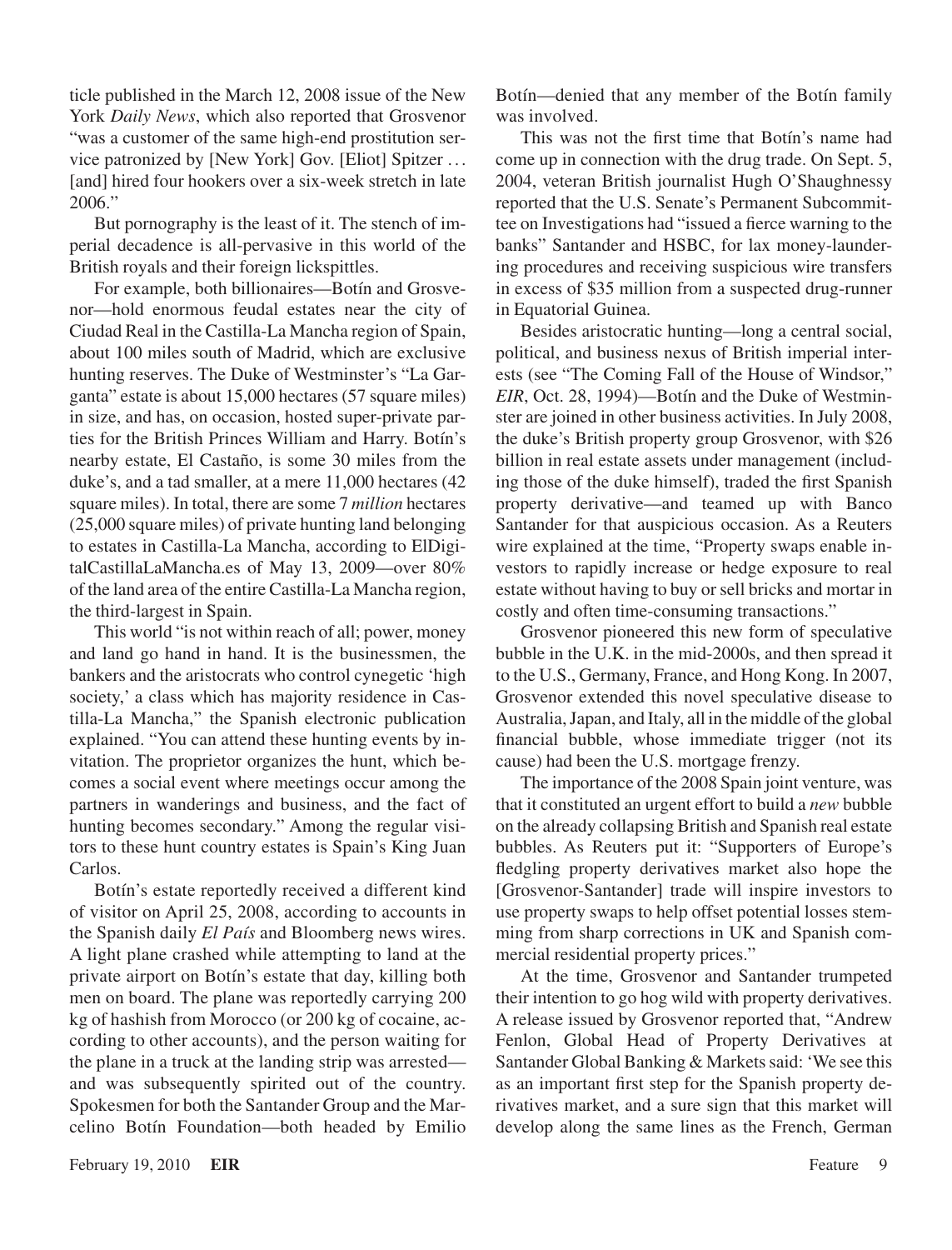and even the UK markets. We are very pleased to work with Grosvenor who have shown themselves keen to complement their substantial property investment business and embrace the synthetic property market."

The "synthetic property market?"Are these the kind of phony assets that Russians and others are being suckered into betting on, strategically? The more one delves into it, the more Santander begins to look like an AIG-type financial shill for the wildest forms of British imperial financial speculation.

So, let us delve a bit further.

### **Dirty Acquisitions**

The day after Santander's Feb. 4, 2010 release of its 2009 Annual Report which trumpeted its profits and tried to argue that its ratio of non-performing loans (NPLs), while rising by 60%, from 2.04% to



creative commons/Philip Allfrey

*Maj. Gen. Gerald Grosvenor, the 6th Duke of Westminster, cousin of Queen Elizabeth II, and Britain's richest man, by some accounts. In July 2008, the duke's British real estate group teamed with Santander to trade the first Spanish property derivative. The resulting speculative bubble spread across the world. Goya's* Capricho 45*, "There is plenty to suck."*

3.24%, over the year, was still lower than Spain's average—a London *Financial Times* blog, on ft.com/alphaville, took note of the sharp drop in Santander stocks that day, and asked: "So what could have spooked shareholders?" One blogger's laconic reply hit the nail on the head: "In general, I would be wary of companies that have had acquisition-led growth, and be more mistrustful of their NPL figures."

If ever there were a bank that grew by scandal-laced acquisitions, and with non-performing and other phony assets galore, that bank is Santander.

In 1999, Santander and Spain's Banco Central Hispano (BCH) announced a "merger of equals," to form Banco Santander Central Hispano (BSCH). But differences quickly arose, and Botín drove the former BCH executives out, greasing the skids with a EU164 million "severance payment." Botín was subsequently charged with "misappropriation of funds" and "irresponsible management," but, in April 2005, he was cleared of all these charges. Later that year, Spain's public prosecutor's office also cleared Botín of separate charges of insider trading.

Then, there is the notorious case of ABN Amro bank. In October 2007, Santander, its long-time strategic ally RBS, and the Dutch-Belgian bank Fortis, outbid Barclays and other major banks to acquire the failing giant Dutch bank. As part of the deal, ABN Amro's Brazilian subsidiary, Banco Real, went to Santander. With that move, Santander became the third-largest private bank in the Brazilian market, controlling 11% of the country's banking assets—a longcoveted prize. In Dutch parliamentary hearings on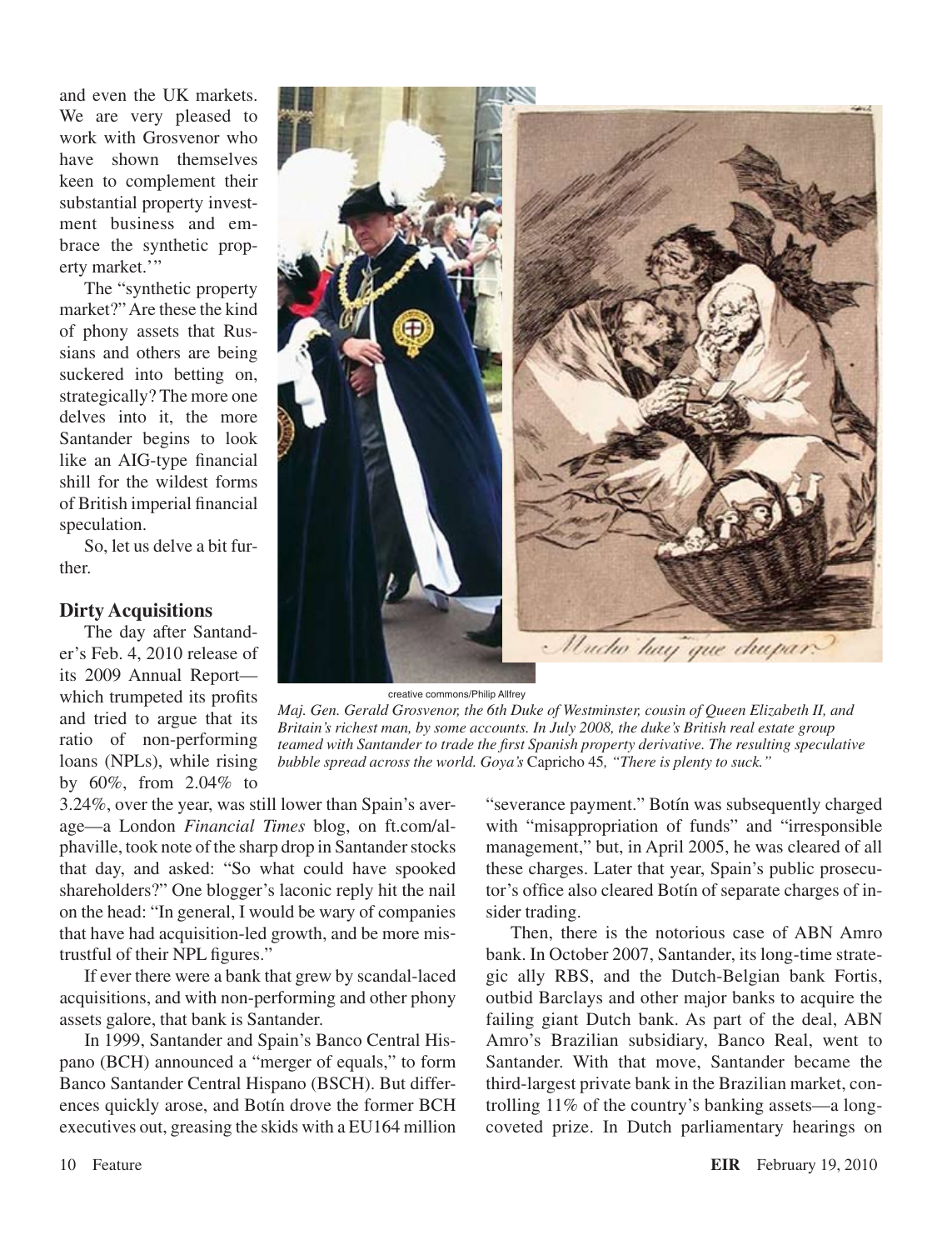Feb. 3, 2010, former ABN CEO Rijkman Groenink confessed that the Santander-RBS-Fortis consortium had acted in a way that was "so bizarre and irresponsible, I couldn't have imagined." According to a Dow Jones wire, Groenink also said that the three banks were poorly informed beforehand, and that the price they offered was absurd. "The due diligence was limited, and they based most of their information on the past. They didn't know what they were buying," Groenink said.

Groenink added that a merger with Barclays would have made much more sense: "It's likely that this combination wouldn't have required a substantial amount of state aid. It would have entered the crisis with the highest solvency. In that case, the Dutch state wouldn't have spent 30 billion euros on ABN Amro"—which they did, to help clean up the assets for Fortis, to the delight of Santander and RBS.

Groenink stated: "I shouldn't have taken responsibility for the acquisition because I was against it. Up to this day, I regret that we weren't able to prevent it." He did admit, however, that his regrets were tempered by a departure package of tens of millions of euros that Santander et al. gave him.

One Santander alliance that went a bit awry, however, was with Bernie Madoff, with his well-known links to dirty money laundering, where the Spanish bank reportedly lost over EU2 billion.

Santander has also "picked up some of the pieces of the weakened British banking system," in the words of the *Financial Times*, with its 2004 acquisition of the U.K.'s Abbey bank, followed by Alliance  $& \text{Leices-}$ ter and Bradford & Bingley in 2008. In 2009, they were all merged and "rebranded" under the Santander name, taking advantage of Santander's much-publicized promotion of Formula One driver Lewis Hamilton. For 2010, Santander is reported to be placing a bid to buy 318 branches, put up for sale by its own beleagured strategic ally, RBS, now 84% owned by the state.

### **'Bolha Brasil'**

Santander's 2009 Annual Report is filled with glossy charts designed to impress the casual reader and other suckers. One of them presents the world's ten most profitable banks from 2006 to 2009, which shows Santander going from #7 to #3 in that period, surpassed last year only by two Chinese banks, ICBC and CCB (which were not even in the top 10 in 2006). Even the notorious Goldman Sachs came in slightly behind Santander in 2009 reported profits. Thus, between 2006 and 2009, Santander leapt ahead of Citibank, Bank of America, HSBC, JP Morgan, Royal Bank of Scotland, and Union Bank of Switzerland in annual profits reported.

Santander is using these figures to argue that it, and it alone, has managed to navigate in the troubled waters of the international financial crisis.

Hardly.

Although the Spanish domestic market still accounts for about 30% of Santander's business, its 2009 profits came largely from two "growth" markets: Brazil and the United Kingdom. Brazil was the source of 20% of Santander's attributable profits, rising from \$2.370 billion in 2008 to \$3.013 billion in 2009—a 27% increase. And the U.K. delivered 16% of total profits, rising from \$1.550 billion to \$2.402 billion in the same period—a 55% increase. Both of these prize Santander markets are built on the same house of cards.

Take the case of Brazil. In October 2007, Santander closed on theABNAmro deal that finally gave it a major position inside the coveted banking system of Brazil, which is South America's largest country, both geographically and economically. As part of the deal, ABN Amro's Brazilian subsidiary, Banco Real, went to Santander, making it the number three private bank in the Brazilian banking system.

This capped years of intense activity by Santander designed, as a Bloomberg wire put it, to "Build [the] 'Republic of Santander'in Lula's Brazil." As *EIR* documented at the time, Santander poured almost \$1 million into Lula da Silva's 2002 Presidential campaign, and, later, maintained an open \$2 billion trade credit line, when other foreign banks stopped lending to Brazil, for fear that Lula might default on the country's debt.

In early 2007, Santander succeeded in insinuating two of its "former" executives, Miguel Jorge and Mario Toros, into the sensitive posts of Brazil's Trade Minister and Central Bank Director of Monetary Policy, respectively. When President Lula da Silva met Spanish Premier José Luis Rodríguez Zapatero on Sept. 17, 2007, in Madrid, a beaming Emilio Botín, Santander's president, was also present, and offered an affectionate hug to Jorge.

Santander is now reportedly considering acquiring Brazil's ninth-largest bank, Safra bank, owned by the infamous narco-banker Edmund Safra (see "New York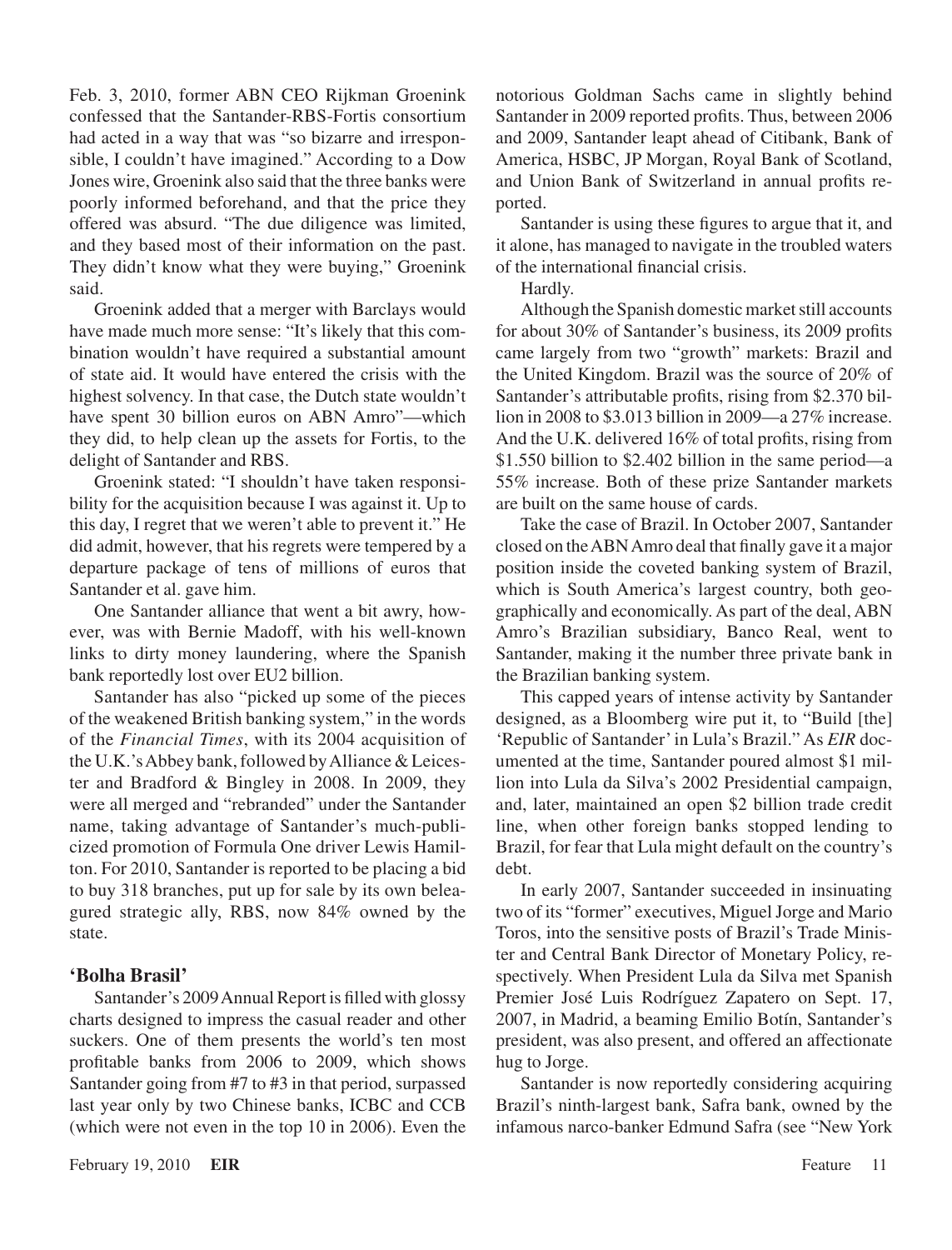Fed Is in Bed with Safra and the Russian Mafia," *EIR*, Feb. 2, 1996). That would allow Santander to leap from the #6 to the #4 position in Brazil, and hold 13% of total banking assets.

How does Santander make its money in Brazil? The same way all the other banks do: by feeding at the public trough through a highly profitable international carry trade, which is looting Brazil to the bone.

For example: In 2009, foreign speculative capital flooded Brazil's stock market (which rose by 83% over the year) and Treasury bills, to the tune of a net inflow of \$80 billion, between March and October of 2009 alone, according to one economist from the Jubilee South network in Brazil. The way it works is that international banks and other speculators borrow money at near 0% interest rates in the U.S., Europe, and Japan, and then "invest" that money in Brazilian government bonds, which carry a tidy 8.75% interest rate.

But that's not the half of it. The Brazilian currency, the real, has also been appreciating at an annual rate of about 27% in 2009. That means that carry traders bringing in dollars in January 2009, that they placed in government Treasury notes, left the country at the end of the year with 35.75% more dollars than they brought in—27% from the appreciation, 8.75% from interest payments. Where did such an incredible profit margin come from? From the Brazilian population—which is being looted mercilessly through payments on the government's Treasury bonds.

The Brazil bubble—"bolha Brasil," as they call it there—did not start in 2009. As *EIR* wrote in 2004: "In point of fact, the Brazilian banking system is on life support from the government treasury. Brazil's total public debt at the end of 2003 had risen to a staggering 913 billion reais [\$311 billion, at the exchange rate of the time].... This public debt pays the highest real interest rates on the planet."

Brazilian banks generated most of their profits from that activity then, and they still do today. The total net debt of Brazil's public sector is today, 1.345 trillion reais, about 44% greater than what it was in 2003. And because of the appreciation of the real, the dollar equivalent of that public debt exploded from \$311 bilion to \$770 billion at the end of 2009—a staggering 138% increase in six years.

Squatting in the middle of this speculative scandal, is Banco Santander.

## **Surreal Estate in Spain and Britain**

As the world financial system entered a terminal disintegration in the second half of 2007, British financial interests turned to their trusted Santander operation as a platform for financially bolstering the City of London. At the end of 2007, Spanish banks, including Santander, massively created securities which had no markets, largely based on toxic real estate assets they were holding, for the sole purpose of depositing them at the European Central Bank in exchange for fresh loans, after the ECB issued new, looser regulations for collateral. The operation amounted to an ECB-orchestrated bailout of the Spanish banking sector and, through it, of their allies abroad. LaRouche, knowing Santander's intimacy with the House of Windsor, commented at the time: "They are bailing out the British royal family."

The sums involved were substantial. It was reported that, in December 2007 alone, Spanish banks borrowed EU63 billion through the ECB Repo facility. In March 2008, *EIR* wrote: "Since last September, the Spanish banks alone represent 9% of the volume of refinancing conducted by the ECB, whereas they comprised only 4-5% before then."

Spanish banks got EU27.7 billion in liquidity injections from the ECB between mid-2008 and late 2009, according to a chart published by Santander's controller, the Royal Bank of Scotland. This amounts to 12.1% of total ECB injections in the Eurozone. Germany, which is twice the size of Spain, got roughly the same amount—EU28.5 billion.

Santander has plenty of toxic assets, in real estate and other sectors, to dump on the ECB—or anyone else foolish enough to buy them. More than mortgages per se, the biggest bubble is in Spanish real estate developer debt, which today amounts to some \$450 billion. Santander is the bank with the greatest exposure, holding about 10% of the total. Anywhere from 50-70% of the entire developer debt bubble of \$450 billion is thought to be bad debt. In fact, the bubble is so out of control that the president of the Spanish Mortgage Association, Santos González, pronounced the sector's de facto bankruptcy in a Jan. 26, 2010 speech to the national convention of the Association of Real Estate Developers of Spain: "A sector which doesn't generate enough to pay the interest on its debt is a sector which is bankrupt," he lamented.

A source consulted by *EIR* noted: "The real estate